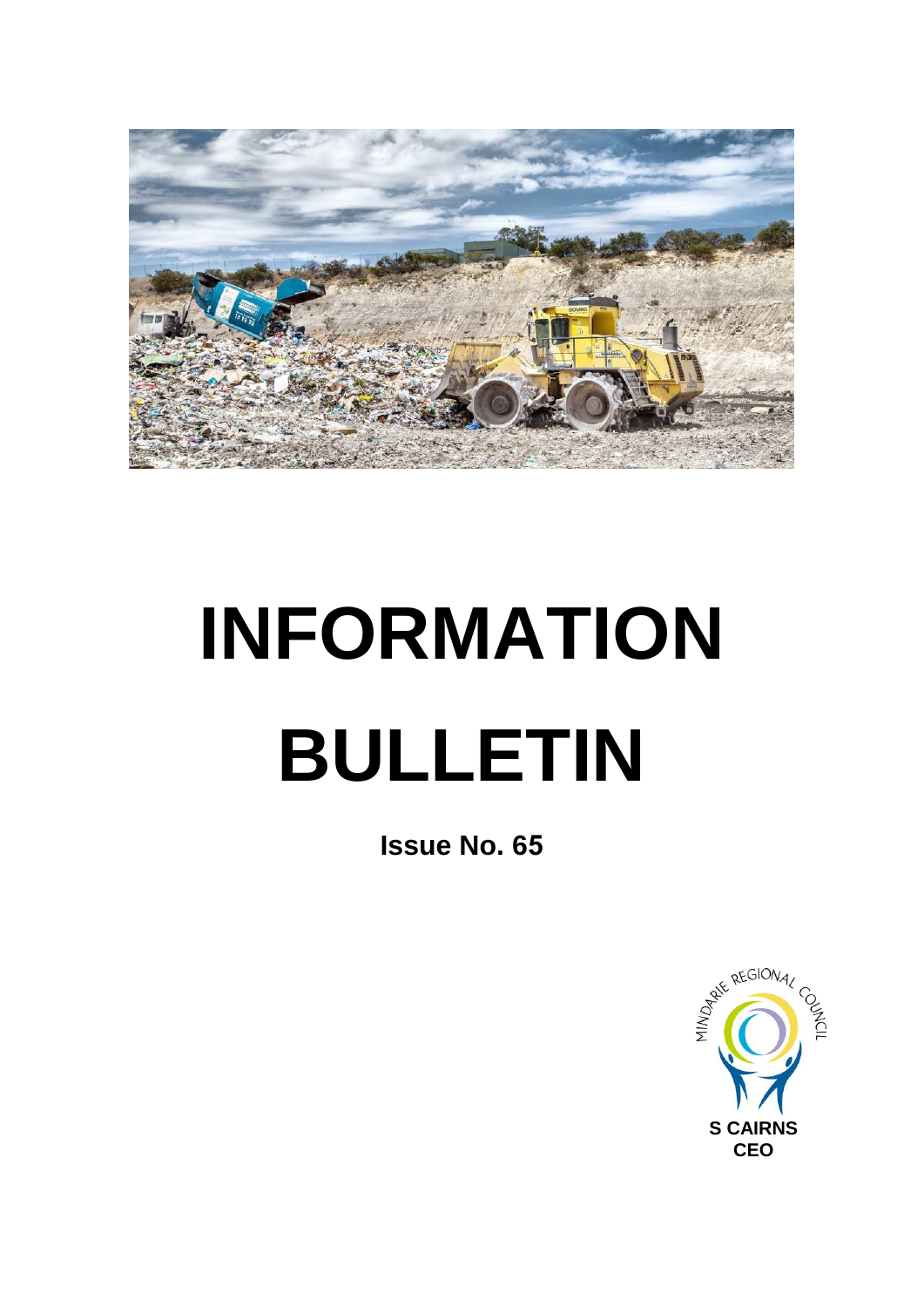**Summary of Council Resolutions**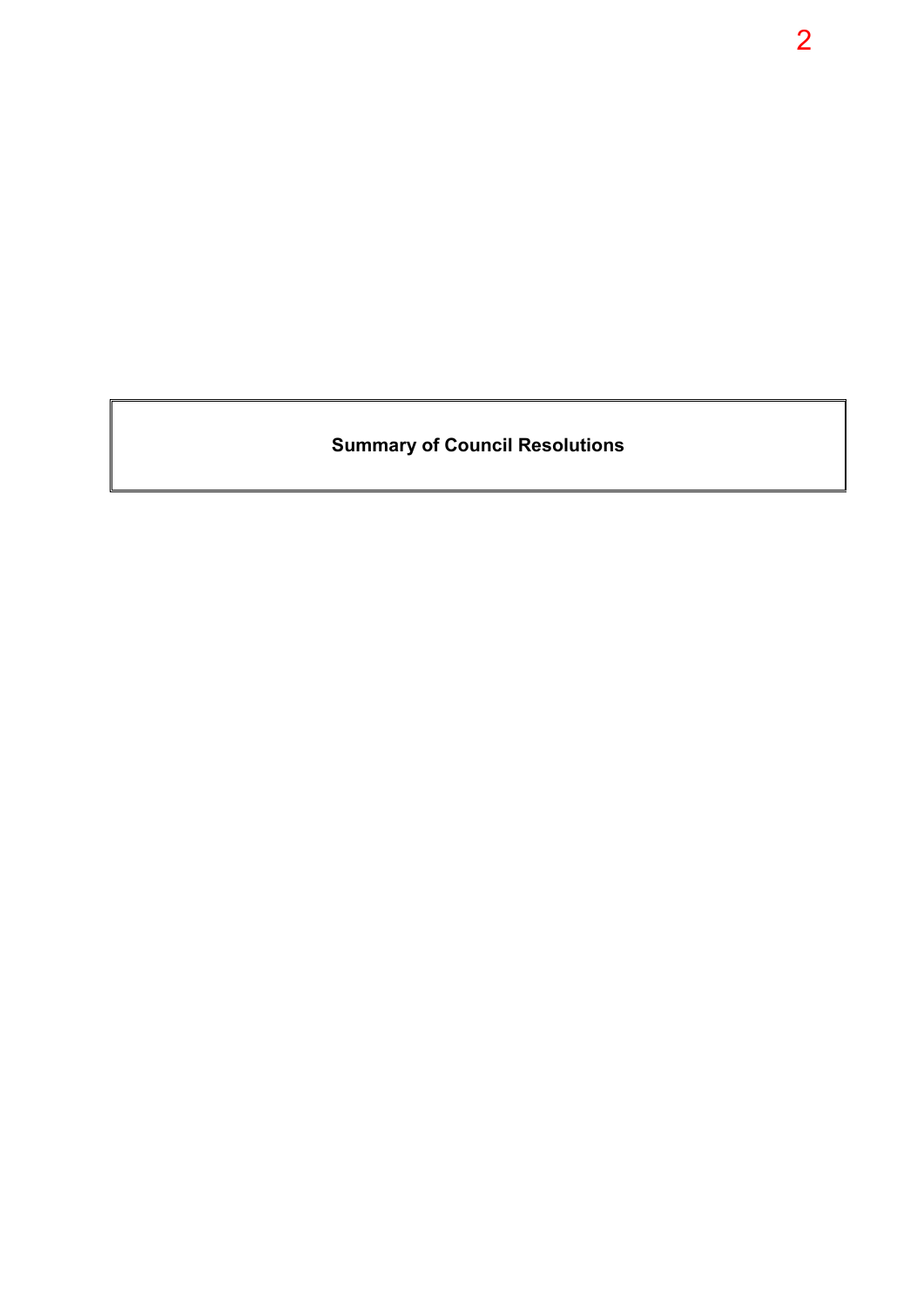| List of resolutions for the financial year 2021/2022 plus any outstanding resolutions from previous years |        |                                                                                                                                                                                                    |                        |  |  |  |  |
|-----------------------------------------------------------------------------------------------------------|--------|----------------------------------------------------------------------------------------------------------------------------------------------------------------------------------------------------|------------------------|--|--|--|--|
| OCM /SCM<br>Date                                                                                          | Item # | <b>Resolution</b>                                                                                                                                                                                  | <b>Status</b>          |  |  |  |  |
|                                                                                                           | 8.1    | That the Minutes of the Ordinary Meeting of Council held on 16 September 2021 be confirmed                                                                                                         |                        |  |  |  |  |
| 11.11.2021                                                                                                |        | as a true record of the proceedings.                                                                                                                                                               | <b>For Information</b> |  |  |  |  |
|                                                                                                           | 9.1    | That Council:                                                                                                                                                                                      |                        |  |  |  |  |
|                                                                                                           |        | Receive the Financial Statements set out in Appendix No. 1 and Appendix No. 2 for the                                                                                                              |                        |  |  |  |  |
|                                                                                                           | 9.2    | months ended 31 August 2021 and 30 September 2021.<br>That Council:                                                                                                                                | <b>For Information</b> |  |  |  |  |
|                                                                                                           |        | Note the list of payments made under delegated authority to the Chief Executive Officer, for                                                                                                       |                        |  |  |  |  |
|                                                                                                           |        | the months ended 31 August 2021 and 30 September 2021.                                                                                                                                             | For Information        |  |  |  |  |
|                                                                                                           |        | That Council: Endorses the minor changes to Council Policy CP14 Acting Chief Executive Officer                                                                                                     |                        |  |  |  |  |
|                                                                                                           | 9.3    | Appointment as contained in Appendix 6 of this report.                                                                                                                                             | <b>COMPLETED</b>       |  |  |  |  |
|                                                                                                           | 9.4    | That Council:                                                                                                                                                                                      |                        |  |  |  |  |
|                                                                                                           |        | Endorses the CEO to extend existing access for Stirling Skills Training to the Tamala Park<br>Waste Management Facility, for an additional 12-month period, for the delivery of not-for-profit     |                        |  |  |  |  |
|                                                                                                           |        | training and education programs                                                                                                                                                                    | <b>COMPLETED</b>       |  |  |  |  |
|                                                                                                           | 9.5    | That<br>Council:                                                                                                                                                                                   |                        |  |  |  |  |
|                                                                                                           |        | 1. To appoint Cr Vernon, Cr Cvitan, Cr Re, and Cr Miles onto the Audit Committee.                                                                                                                  |                        |  |  |  |  |
|                                                                                                           |        | 2. To appoint Cr Hatton, Cr Cvitan, Cr Vernon, Cr Jacob and Cr Sargent onto the CEO<br>Recruitment and Performance Review Committee                                                                |                        |  |  |  |  |
|                                                                                                           |        | 3. To appoint Cr Vernon as the member and Cr Re as the deputy member onto the Municipal                                                                                                            |                        |  |  |  |  |
|                                                                                                           |        | Waste Advisory Council.                                                                                                                                                                            | <b>For Information</b> |  |  |  |  |
|                                                                                                           | 10     | That the Members Information Bulletin Issue No. 64 be received.                                                                                                                                    | <b>For Information</b> |  |  |  |  |
|                                                                                                           | 14.1   | That Council: 1. Authorise the CEO to award the tender for Groundwater Monitoring and                                                                                                              |                        |  |  |  |  |
|                                                                                                           |        | Annual Reporting (Tender Number: 13/150) to Talis Consultants Pty Ltd at the prices detailed<br>within the report for a period of 3 years.                                                         |                        |  |  |  |  |
|                                                                                                           |        |                                                                                                                                                                                                    |                        |  |  |  |  |
|                                                                                                           |        | 2. Authorise the CEO to advise the tenderers of the outcome of the tender process.                                                                                                                 |                        |  |  |  |  |
|                                                                                                           |        |                                                                                                                                                                                                    | <b>COMPLETED</b>       |  |  |  |  |
|                                                                                                           | 14.2   | That Council:                                                                                                                                                                                      |                        |  |  |  |  |
|                                                                                                           |        | 1. Authorise the CEO to award the tender for Environmental Consultancy (Tender Number:<br>13/151) to 360 Environmental Pty Ltd at the prices detailed within the report for a period of 3          |                        |  |  |  |  |
|                                                                                                           |        | years.                                                                                                                                                                                             |                        |  |  |  |  |
|                                                                                                           |        |                                                                                                                                                                                                    |                        |  |  |  |  |
|                                                                                                           |        | 2. Authorise the CEO to advise the tenderers of the outcome of the tender process.                                                                                                                 |                        |  |  |  |  |
|                                                                                                           |        |                                                                                                                                                                                                    | <b>COMPLETED</b>       |  |  |  |  |
|                                                                                                           | 14.3   | That Council:                                                                                                                                                                                      |                        |  |  |  |  |
|                                                                                                           |        | 1. Not award the tender for Environmental Drilling (Tender Number: 13/152), and<br>2. Authorise the CEO to write to the unsuccessful tenderers and advise them of the decision                     |                        |  |  |  |  |
|                                                                                                           |        | not to award the tender.                                                                                                                                                                           | <b>COMPLETED</b>       |  |  |  |  |
|                                                                                                           |        | That the Minutes of the Ordinary Meeting of Council held on 12 August 2021 be confirmed as a true                                                                                                  |                        |  |  |  |  |
| 16-Sep-21 8.1                                                                                             |        | record of the proceedings.                                                                                                                                                                         | <b>For Information</b> |  |  |  |  |
|                                                                                                           |        | That the Minutes of the Special Meeting of Council held on 19 August 2021 be confirmed as a true                                                                                                   |                        |  |  |  |  |
|                                                                                                           | 8.2    | record of the proceedings.                                                                                                                                                                         | <b>For Information</b> |  |  |  |  |
|                                                                                                           | 9.1    | <b>That Council:</b>                                                                                                                                                                               | <b>For Information</b> |  |  |  |  |
|                                                                                                           |        | Receive the Financial Statements set out in Appendix No. 1 for the month ended 31 July 2021.                                                                                                       |                        |  |  |  |  |
|                                                                                                           | 9.2    | <b>That Council:</b>                                                                                                                                                                               | For Information        |  |  |  |  |
|                                                                                                           |        |                                                                                                                                                                                                    |                        |  |  |  |  |
|                                                                                                           |        | Receive the Financial Statements set out in Appendix No. 1 for the month ended 31 July 2021.                                                                                                       |                        |  |  |  |  |
|                                                                                                           | 9.3    | That Council:                                                                                                                                                                                      | <b>COMPLETED</b>       |  |  |  |  |
|                                                                                                           |        | 1. Endorses the minor changes to Council Policies as contained in Appendix 4 of this report save for                                                                                               |                        |  |  |  |  |
|                                                                                                           |        | Policy No. CP14 which is to be referred to the CEO for detailed review to be completed by November<br>2021.                                                                                        |                        |  |  |  |  |
|                                                                                                           |        | 2. Approves an increase to CAPEX expenses for CP08 Provision and Use of Council Vehicles as                                                                                                        |                        |  |  |  |  |
|                                                                                                           |        | detailed in Appendix 4 of this report.                                                                                                                                                             |                        |  |  |  |  |
|                                                                                                           |        | 3. Endorses the delegations made to the Chief Executive Officer as detailed in Attachment 1                                                                                                        |                        |  |  |  |  |
|                                                                                                           |        | of this report subject to the deletion of Condition 1 in No 2.8.                                                                                                                                   |                        |  |  |  |  |
|                                                                                                           | 9.4    | That Council:                                                                                                                                                                                      | <b>COMPLETED</b>       |  |  |  |  |
|                                                                                                           |        | 1. Resolves to provide an undertaking to the Joint Standing Committee on Delegated Legislation that:                                                                                               |                        |  |  |  |  |
|                                                                                                           |        |                                                                                                                                                                                                    |                        |  |  |  |  |
|                                                                                                           |        | i. Mindarie Regional Council, within six months, undertakes to remove clauses 27 and 27A of<br>the Mindarie Regional Council Waste Facility Site Local Law 2013 (as amended) and either item 18 or |                        |  |  |  |  |
|                                                                                                           |        | item 20 in Schedule 1 to the Mindarie Regional Council Waste Facility Site Local Law 2013 (as amended)                                                                                             |                        |  |  |  |  |
|                                                                                                           |        | or combine them into the same item;                                                                                                                                                                |                        |  |  |  |  |
|                                                                                                           |        |                                                                                                                                                                                                    |                        |  |  |  |  |
|                                                                                                           |        | ii. Mindarie Regional Council undertakes not to enforce the Mindarie Regional Council Waste                                                                                                        |                        |  |  |  |  |
|                                                                                                           |        | Facility Site Local Law 2013 (as amended) contrary to undertaking i;                                                                                                                               |                        |  |  |  |  |
|                                                                                                           |        | iii. Mindarie Regional Council undertakes to ensure that all consequential amendments arising                                                                                                      |                        |  |  |  |  |
|                                                                                                           |        | from undertaking i will be made; and                                                                                                                                                               |                        |  |  |  |  |
|                                                                                                           |        |                                                                                                                                                                                                    |                        |  |  |  |  |
|                                                                                                           |        |                                                                                                                                                                                                    |                        |  |  |  |  |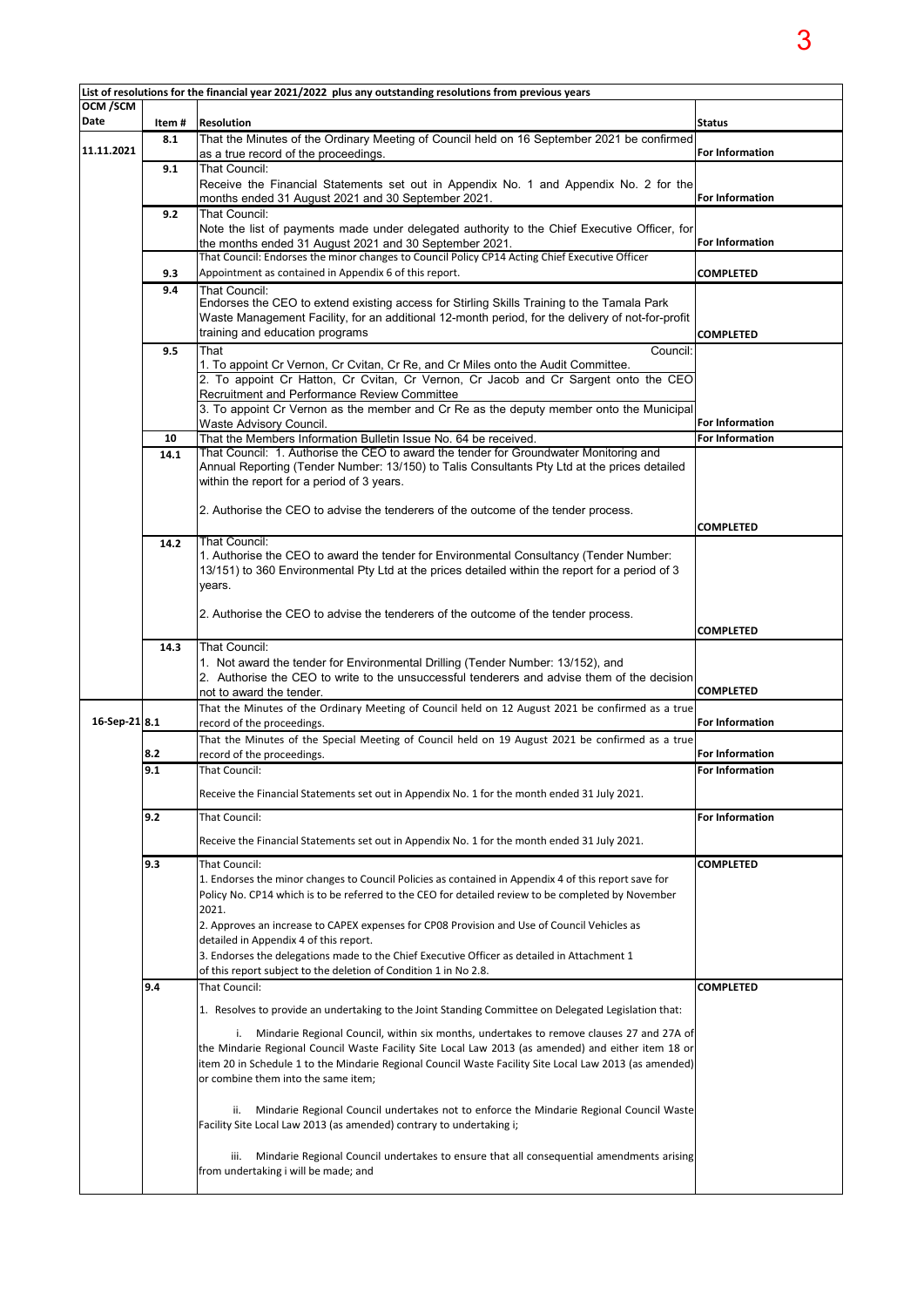| OCM /SCM<br>Date | Item#                                                                                                                                                                                                                                                                                 | <b>Resolution</b>                                                                                                                                                                                                                                                                                                                                                                                                                                                                                                                                                                                                                                                                                                                                                                                                                                                                                                                                                                                                                                                                                                                                                                                                                                                                                                                                                                                                                                                                                                                                                                                                                                                                                                                                                                                                                                                                                                                                                                                                                                                                                                                                                                                                                      |                                                                        |                                                                                                                                                                                                                                                                                                                                                                                  |                                                             |                   | Status           |
|------------------|---------------------------------------------------------------------------------------------------------------------------------------------------------------------------------------------------------------------------------------------------------------------------------------|----------------------------------------------------------------------------------------------------------------------------------------------------------------------------------------------------------------------------------------------------------------------------------------------------------------------------------------------------------------------------------------------------------------------------------------------------------------------------------------------------------------------------------------------------------------------------------------------------------------------------------------------------------------------------------------------------------------------------------------------------------------------------------------------------------------------------------------------------------------------------------------------------------------------------------------------------------------------------------------------------------------------------------------------------------------------------------------------------------------------------------------------------------------------------------------------------------------------------------------------------------------------------------------------------------------------------------------------------------------------------------------------------------------------------------------------------------------------------------------------------------------------------------------------------------------------------------------------------------------------------------------------------------------------------------------------------------------------------------------------------------------------------------------------------------------------------------------------------------------------------------------------------------------------------------------------------------------------------------------------------------------------------------------------------------------------------------------------------------------------------------------------------------------------------------------------------------------------------------------|------------------------------------------------------------------------|----------------------------------------------------------------------------------------------------------------------------------------------------------------------------------------------------------------------------------------------------------------------------------------------------------------------------------------------------------------------------------|-------------------------------------------------------------|-------------------|------------------|
|                  | Mindarie Regional Council undertakes that, where the Mindarie Regional Council Waste<br>iv.<br>Facility Site Local Law 2013 (as amended) is made publicly available, whether in hard copy or electronic<br>form, it will ensure that it is accompanied by a copy of the undertakings. |                                                                                                                                                                                                                                                                                                                                                                                                                                                                                                                                                                                                                                                                                                                                                                                                                                                                                                                                                                                                                                                                                                                                                                                                                                                                                                                                                                                                                                                                                                                                                                                                                                                                                                                                                                                                                                                                                                                                                                                                                                                                                                                                                                                                                                        |                                                                        |                                                                                                                                                                                                                                                                                                                                                                                  |                                                             |                   |                  |
|                  | 9.5                                                                                                                                                                                                                                                                                   | Substantive Recommendation as amended:                                                                                                                                                                                                                                                                                                                                                                                                                                                                                                                                                                                                                                                                                                                                                                                                                                                                                                                                                                                                                                                                                                                                                                                                                                                                                                                                                                                                                                                                                                                                                                                                                                                                                                                                                                                                                                                                                                                                                                                                                                                                                                                                                                                                 |                                                                        | <b>COMPLETED</b>                                                                                                                                                                                                                                                                                                                                                                 |                                                             |                   |                  |
|                  |                                                                                                                                                                                                                                                                                       | 1. Adopt the meeting dates as follows:                                                                                                                                                                                                                                                                                                                                                                                                                                                                                                                                                                                                                                                                                                                                                                                                                                                                                                                                                                                                                                                                                                                                                                                                                                                                                                                                                                                                                                                                                                                                                                                                                                                                                                                                                                                                                                                                                                                                                                                                                                                                                                                                                                                                 |                                                                        |                                                                                                                                                                                                                                                                                                                                                                                  |                                                             |                   |                  |
|                  |                                                                                                                                                                                                                                                                                       | 27 January 2022<br>24 March 2022<br>26 May 2022                                                                                                                                                                                                                                                                                                                                                                                                                                                                                                                                                                                                                                                                                                                                                                                                                                                                                                                                                                                                                                                                                                                                                                                                                                                                                                                                                                                                                                                                                                                                                                                                                                                                                                                                                                                                                                                                                                                                                                                                                                                                                                                                                                                        | 6.30 <sub>pm</sub><br>6.30 <sub>pm</sub>                               | 6.30pm City of Joondalup<br>City of Wanneroo<br>City of Stirling                                                                                                                                                                                                                                                                                                                 | OCM<br>OCM<br>ОСМ                                           | Strategic Worksho |                  |
|                  |                                                                                                                                                                                                                                                                                       | 7 July 2022<br>25 August 2022<br>29 September 2022  <br>24 November 2022<br>15 December 2022                                                                                                                                                                                                                                                                                                                                                                                                                                                                                                                                                                                                                                                                                                                                                                                                                                                                                                                                                                                                                                                                                                                                                                                                                                                                                                                                                                                                                                                                                                                                                                                                                                                                                                                                                                                                                                                                                                                                                                                                                                                                                                                                           | 6.30 <sub>pm</sub><br>6.30 <sub>pm</sub><br>$6.30 \text{pm}$<br>6.30pm | City of Stirling<br>Town of Cambridge<br>City of Vincent<br>Town of Victoria Park<br>6.30pm   City of Perth                                                                                                                                                                                                                                                                      | <b>OCM</b><br><b>OCM</b><br>OCM<br><b>OCM</b><br><b>OCM</b> | Strategic Worksho |                  |
|                  |                                                                                                                                                                                                                                                                                       | Regulations 1996 and the Local Government Act 1995.<br>dates: 24 March 2022 and 29 September 2022                                                                                                                                                                                                                                                                                                                                                                                                                                                                                                                                                                                                                                                                                                                                                                                                                                                                                                                                                                                                                                                                                                                                                                                                                                                                                                                                                                                                                                                                                                                                                                                                                                                                                                                                                                                                                                                                                                                                                                                                                                                                                                                                      |                                                                        | 2. Issue a Public Notice on the meeting locations, dates and times as detailed in<br>(1) above in accordance with Part 12 (1) of the Local Government (Administration)<br>3. Adopt two Strategy Workshops for 2022, following the Ordinary Council meeting on the following                                                                                                      |                                                             |                   |                  |
|                  | 10                                                                                                                                                                                                                                                                                    | That the Members Information Bulletin Issue No. 63 be received.                                                                                                                                                                                                                                                                                                                                                                                                                                                                                                                                                                                                                                                                                                                                                                                                                                                                                                                                                                                                                                                                                                                                                                                                                                                                                                                                                                                                                                                                                                                                                                                                                                                                                                                                                                                                                                                                                                                                                                                                                                                                                                                                                                        |                                                                        |                                                                                                                                                                                                                                                                                                                                                                                  |                                                             |                   | For information  |
| 19-Aug-21 6.1    |                                                                                                                                                                                                                                                                                       | That Council:<br>Authorises the Chief Executive Officer and the Chair to execute the Final Draft Deed of Settlement COMPLETED<br>1.<br>at Appendix 3, subject to:<br>a. minor drafting changes that may be required, after consultation with the MRC's legal advisors, and<br>b. conditions precedent in the deed being met, and<br>c. Inclusion of a new clause including associated drafting in the Deed of Settlement with the intent to<br>specifically address the Contractor's release in respect of the local government parties, ensuring that on<br>completion, the Contractor:<br>releases and discharges the Local Government Parties from any claim, action, demand, suit or<br>proceeding for damages, debt, restitution, equitable compensation, account, injunction, specific<br>performance or any other remedy that Contractor has or may have against the Local Government<br>Parties under or in in respect of the Deed of Guarantee or its termination in accordance with this<br>document, whether arising at common law, in equity, or under statute or otherwise (the Local<br>Government Released Matters); and<br>ii)<br>covenants with the Local Government Parties not to claim, sue or take any action against the Local<br>Government Parties in respect of the Local Government Released Matters, and<br>2. Concurrent with the execution of point 1. above, authorises the Chief Executive Officer to proceed <b>COMPLETED</b><br>with the Major Land Transaction in respect of the re acquisition of a leasehold interest in the land at<br>109 (Lot 801) Pederick Road, Neerabup, and<br>3. Subject to execution of point 1. above, authorises the Chief Executive Officer and the Chair to<br>execute the Final Draft Operating Agreement at Appendix 4, subject to any minor drafting changes that<br>may be required, after consultation with the MRC's legal advisors, with the costs reflected in the ECMS<br>Plan at Appendix 5, being funded in the mid-year budget review, and<br>4. Subject to successful completion of the settlement transaction, approves the reduction in the MRC<br>Members' Gate Fee from \$213 per tonne to \$162.50 per tonne (both excluding GST), effective from 1 | <b>COMPLETED</b><br><b>COMPLETED</b>                                   |                                                                                                                                                                                                                                                                                                                                                                                  |                                                             |                   |                  |
|                  |                                                                                                                                                                                                                                                                                       |                                                                                                                                                                                                                                                                                                                                                                                                                                                                                                                                                                                                                                                                                                                                                                                                                                                                                                                                                                                                                                                                                                                                                                                                                                                                                                                                                                                                                                                                                                                                                                                                                                                                                                                                                                                                                                                                                                                                                                                                                                                                                                                                                                                                                                        |                                                                        | September 2021, with the change to be reflected in the mid-year budget review.                                                                                                                                                                                                                                                                                                   |                                                             |                   |                  |
| 12-Aug-21 14.1   |                                                                                                                                                                                                                                                                                       | That Council:                                                                                                                                                                                                                                                                                                                                                                                                                                                                                                                                                                                                                                                                                                                                                                                                                                                                                                                                                                                                                                                                                                                                                                                                                                                                                                                                                                                                                                                                                                                                                                                                                                                                                                                                                                                                                                                                                                                                                                                                                                                                                                                                                                                                                          |                                                                        | 1. Appoint the Operations Manager, Mr Brendan Twine, as the Interim Chief Executive Officer from 3<br>September 2021 to the earlier of 28 September 2021 or the date the new CEO commences.                                                                                                                                                                                      |                                                             |                   | <b>COMPLETED</b> |
|                  |                                                                                                                                                                                                                                                                                       | CEO <sub>s</sub> .                                                                                                                                                                                                                                                                                                                                                                                                                                                                                                                                                                                                                                                                                                                                                                                                                                                                                                                                                                                                                                                                                                                                                                                                                                                                                                                                                                                                                                                                                                                                                                                                                                                                                                                                                                                                                                                                                                                                                                                                                                                                                                                                                                                                                     |                                                                        | 2. Approves the proposed remuneration in respect of item 1, as contained in the Detail section of the COMPLETED<br>confidential report, in accordance with the Salaries and Allowance Tribunal Band 3 for Regional Council                                                                                                                                                       |                                                             |                   |                  |
|                  | 10<br>That the members Information Bulletin Issue No. 62 be received.                                                                                                                                                                                                                 |                                                                                                                                                                                                                                                                                                                                                                                                                                                                                                                                                                                                                                                                                                                                                                                                                                                                                                                                                                                                                                                                                                                                                                                                                                                                                                                                                                                                                                                                                                                                                                                                                                                                                                                                                                                                                                                                                                                                                                                                                                                                                                                                                                                                                                        |                                                                        |                                                                                                                                                                                                                                                                                                                                                                                  |                                                             |                   | For information  |
|                  | 9.5<br>To appoint Cr Vernon as the member of the Municipal Waste Advisory Council.                                                                                                                                                                                                    |                                                                                                                                                                                                                                                                                                                                                                                                                                                                                                                                                                                                                                                                                                                                                                                                                                                                                                                                                                                                                                                                                                                                                                                                                                                                                                                                                                                                                                                                                                                                                                                                                                                                                                                                                                                                                                                                                                                                                                                                                                                                                                                                                                                                                                        |                                                                        |                                                                                                                                                                                                                                                                                                                                                                                  |                                                             |                   | <b>COMPLETED</b> |
|                  | 9.4                                                                                                                                                                                                                                                                                   | That Council:<br>i.<br>Law or combine them to the same item.<br>ii.<br>iii.                                                                                                                                                                                                                                                                                                                                                                                                                                                                                                                                                                                                                                                                                                                                                                                                                                                                                                                                                                                                                                                                                                                                                                                                                                                                                                                                                                                                                                                                                                                                                                                                                                                                                                                                                                                                                                                                                                                                                                                                                                                                                                                                                            |                                                                        | 1. Resolves to provide an undertaking to the Joint Standing Committee on Delegated Legislation that:<br>Within six months, the MRC will remove either item 18 or 20 in Schedule 1 of the Local<br>The MRC will not enforce the local law contrary to the undertaking in i. above.<br>The MRC will ensure all consequential amendments arising from the undertaking will be made. |                                                             |                   | <b>COMPLETED</b> |